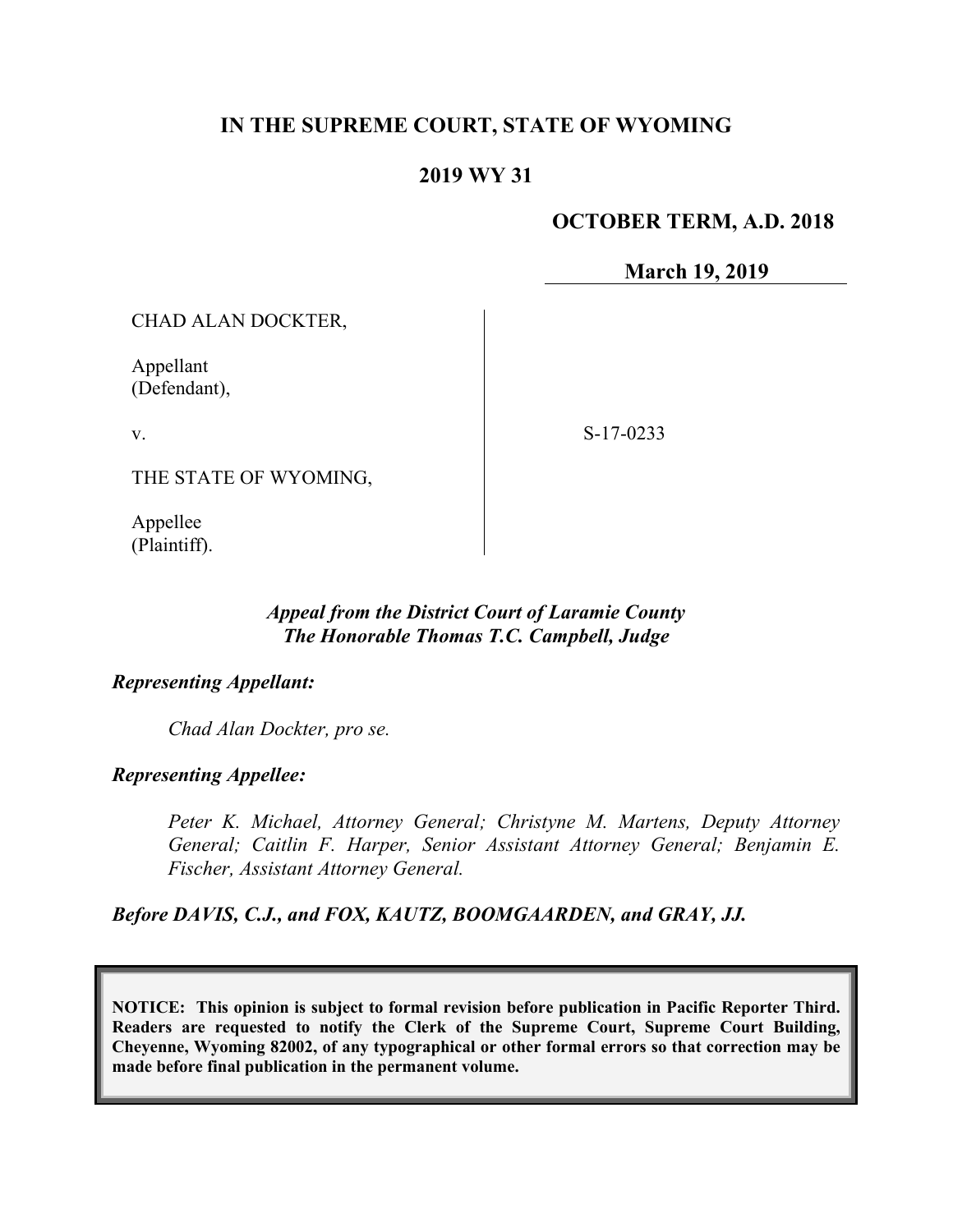#### **FOX, Justice.**

[¶1] In his direct appeal, we affirmed Mr. Dockter's convictions and sentences for kidnapping, unlawful entry, misdemeanor theft, property destruction, interference with an emergency call, and domestic battery. While that appeal was pending, Mr. Dockter filed two motions for a new trial in the district court. The court denied those motions, and we affirm.

#### *ISSUES*

- [¶2] Mr. Dockter raises seven issues for our consideration, which we rephrase as:
	- I. Did the district court abuse its discretion when it denied Mr. Dockter's motions for a new trial?
		- A. Was Mr. Dockter entitled to counsel to pursue a motion for a new trial after his direct appeal had ended?
		- B. Was Mr. Dockter's proposed evidence that he lived with the victim at the time of the crimes "newly discovered evidence"?
		- C. Can a defendant raise an ineffective assistance of counsel claim in a motion for a new trial based on "newly discovered evidence"?
		- D. Did Mr. Dockter's proposed evidence that the State failed to disclose it was prosecuting one of its witnesses warrant a new trial?
		- E. Does Mr. Dockter's contention that the State knowingly allowed two witnesses to commit perjury qualify as "newly discovered evidence"?
		- F. Can a defendant raise a claim of cumulative error in a motion for new trial based on "newly discovered evidence"?

### *FACTS*

[¶3] To provide context for Mr. Dockter's claims in this appeal, we restate the facts from Mr. Dockter's direct appeal: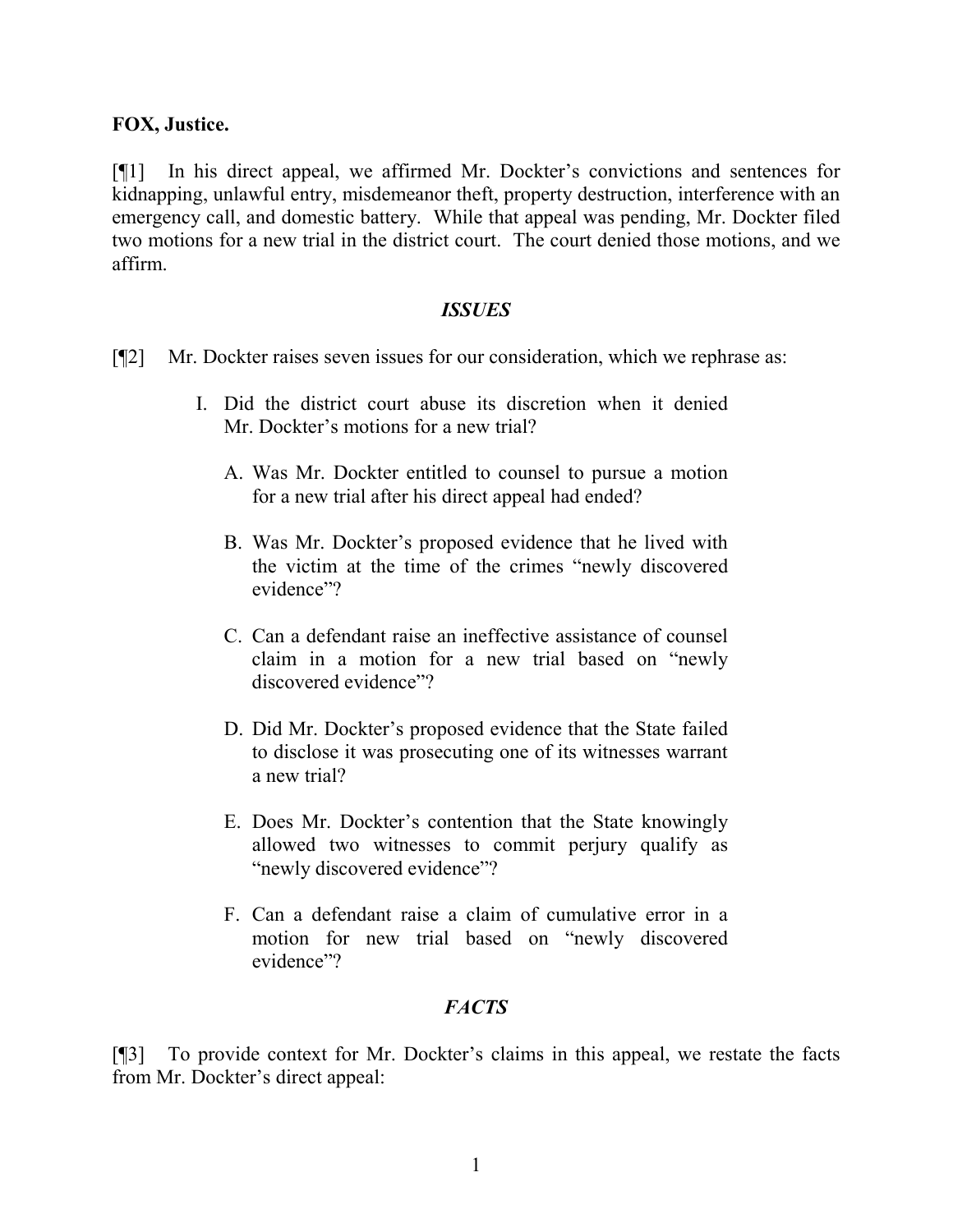Appellant and the victim Amanda Yearsley dated for six months before Ms. Yearsley ended the relationship in May 2015. Ms. Yearsley then met with Appellant to inform him that she was pregnant in July of 2015. After that, the two communicated sporadically through early August 2015.

On August 14, 2015, Ms. Yearsley was at a bar where she worked . . . when Appellant showed up. He stopped by to repay some money he owed her, and wanted to talk, but eventually he started to cause a scene. Because of his belligerent behavior, Ms. Yearsley suggested that they take the conversation back to her place. While they were at Ms. Yearsley's apartment, she used a smartphone, an iPhone 6, that Appellant had given her daughter. This apparently annoyed Appellant, so he snatched it from her and left. After Appellant departed with her cell phone, Ms. Yearsley called the police to report it, but she declined to pursue charges.

The next day, August 15, Ms. Yearsley activated her old iPhone 5. Later that day, while she was in the shower getting ready for work, the shower curtain swung open, and there was Appellant. He grabbed her by the throat, and took her out of the shower and into the bedroom. As she started to scream, he placed his other hand over her nose and mouth. Once in the bedroom, Appellant put Ms. Yearsley on the bed and told her she needed to listen to him and that she had no choice but to do so. She continued to squirm and scream, and Appellant body-slammed her onto the ground with one hand still on her throat and the other over her nose and mouth. Ms. Yearsley struggled to breathe and almost blacked out, which caused her to become still. Appellant then removed his hands and let her sit up.

Once free from Appellant's grasp, Ms. Yearsley ran to the bathroom and turned off the shower. She picked up a piece of the shower rod that had fallen on the floor and tried to defend herself with it. It was no use, however, as Appellant followed her to the bathroom and was able to pick her up in a "bear hug." However, she managed to grab her reactivated iPhone 5 from the bathroom counter before Appellant carried her out to the living room.

Once in the living room, Appellant sat down on the couch with Ms. Yearsley on his lap, still clenched in a bear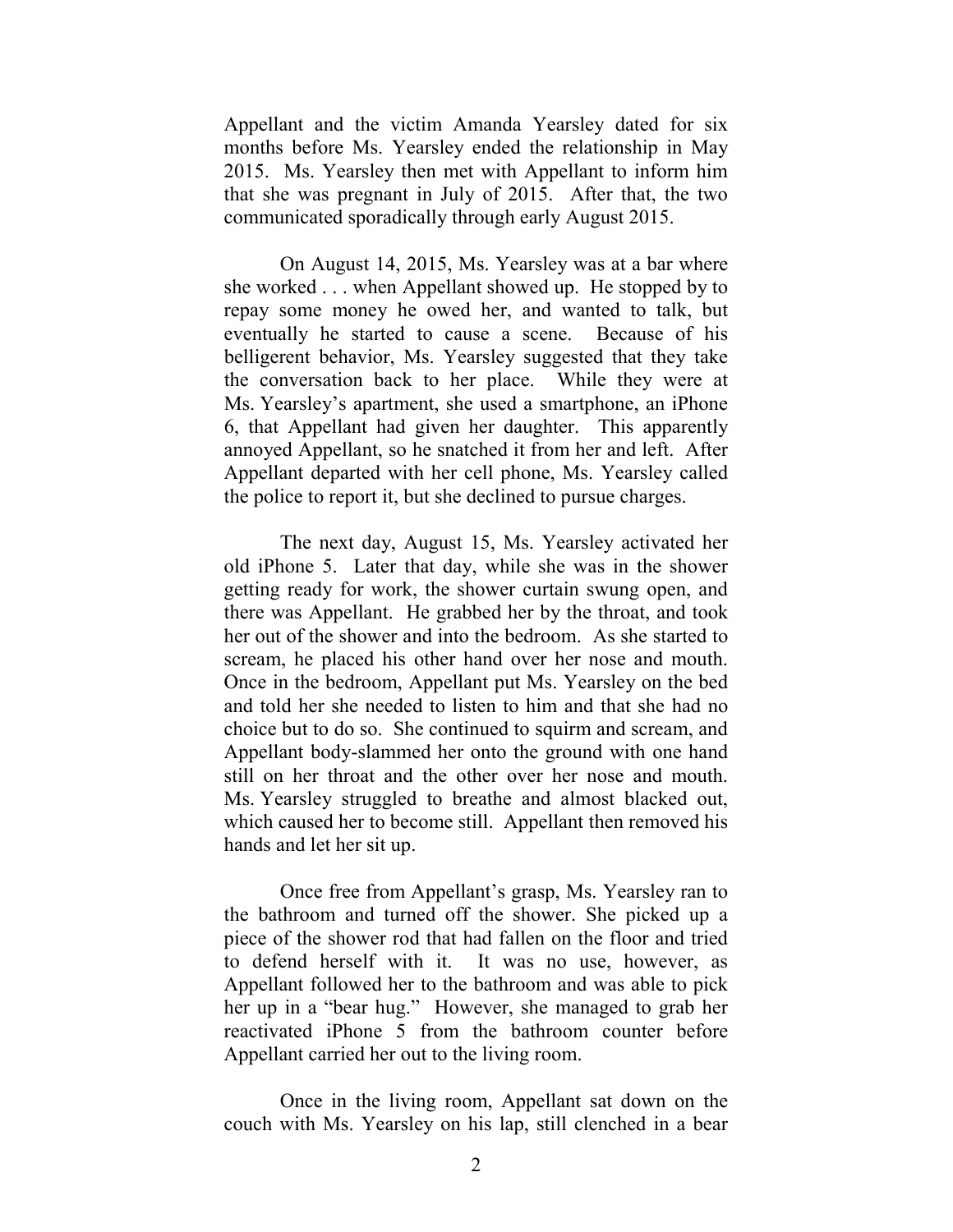hug. Appellant told her how much he loved her and that she just needed to listen to him. Unbeknownst to him, Ms. Yearsley had succeeded in dialing 911 and hitting send. When a dispatcher answered the 911 call, Appellant discovered what she had done. He grabbed the phone, punched Ms. Yearsley in the thigh, exited through the front door, and took off in his car.

*Dockter v. State*, 2017 WY 63, ¶¶ 3-7, 396 P.3d 405, 406 (Wyo. 2017) (*Dockter I*).

[¶4] In April 2016, a jury convicted Mr. Dockter of kidnapping Ms. Yearsley "with the intent to inflict bodily injury on or to terrorize her," unlawful entry into her home, misdemeanor theft of her iPhone, property destruction, interference with an emergency call, and domestic battery.<sup>[1](#page-3-0)</sup> In his direct appeal from those convictions, Mr. Dockter argued that the State failed to present sufficient evidence he unlawfully confined Ms. Yearsley or that he stole her iPhone. *Dockter I*, 2017 WY 63, ¶ 2, 396 P.3d at 406. We affirmed. *Id.* at ¶ 27, 396 P.3d at 411.

[¶5] We issued our decision in *Dockter I* on June 1, 2017. Before that, Mr. Dockter filed two *pro se* motions for a new trial under W.R.Cr.P. 33(c) in the district court: one on March 15, 2017 ("the First Motion"); and the other on May 3, 2017 ("the Second Motion"). In his First Motion, he argued that various documents established that he was living at Ms. Yearsley's address and that his counsel was constitutionally ineffective for not discovering and raising this at trial. He argued this evidence was "newly discovered" and that it refuted the charge that he unlawfully entered Ms. Yearsley's home.

[¶6] In his Second Motion, in addition to generally reasserting some of his arguments from his First Motion, Mr. Dockter argued that the State failed to disclose before trial that it was prosecuting one of its witnesses, Kyle Christensen, in a separate criminal case, and that Mr. Christensen and Ms. Yearsley committed perjury at his trial.

[¶7] The district court appointed the Public Defender's Office to represent Mr. Dockter. On June 16, 2017, the court held a hearing on both of Mr. Dockter's motions. At the beginning of the hearing, the Public Defender's Office objected to its appointment because Mr. Dockter's direct appeal had ended, and Mr. Dockter did not have the right to counsel to pursue his motions. The district court agreed and concluded that Mr. Dockter was not entitled to a public defender. The court then heard from Mr. Dockter, *pro se*, regarding his two motions.

[¶8] On August 1, 2017, the district court denied Mr. Dockter's motions. The court concluded the evidence that Mr. Dockter contended was newly discovered was "largely

<span id="page-3-0"></span><sup>&</sup>lt;sup>1</sup> The jury acquitted him of strangulation of a household member.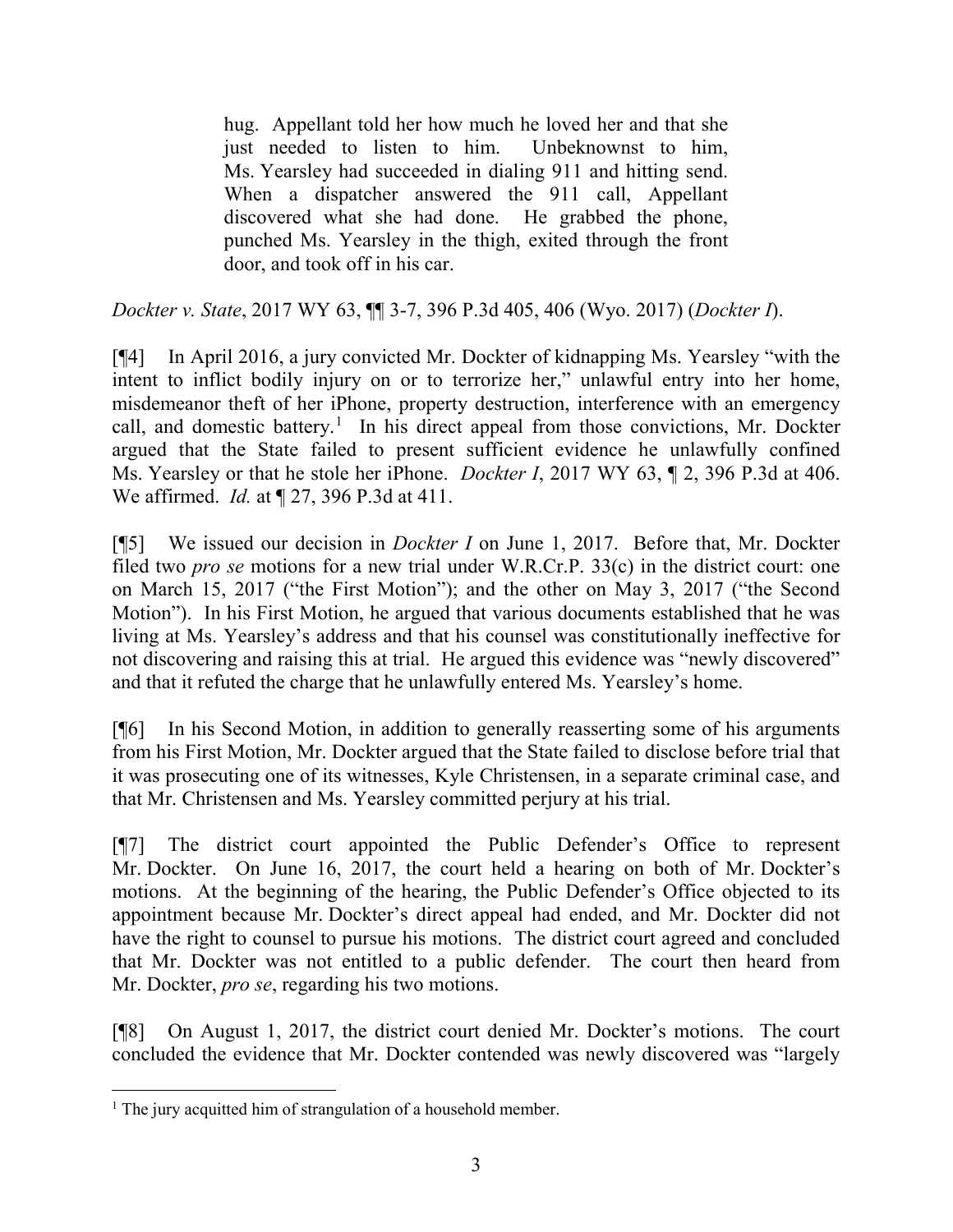not newly discovered or deserving of any significant weight when compared to the trial evidence presented." This appeal followed.

#### *STANDARD OF REVIEW*

[¶9] "We generally review the district court's decision on a motion for a new trial for abuse of discretion." *Emerson v. State*, 2016 WY 44, ¶ 11, 371 P.3d 150, 153 (Wyo. 2016) (citations omitted). A court's discretion is limited to whether it could reasonably conclude as it did. *Id.* We will not disturb the court's decision "absent a showing that some facet of the ruling [was] arbitrary or capricious." *Id.* (citations omitted).<sup>[2](#page-4-0)</sup>

### *DISCUSSION*

# *I. The district court did not abuse its discretion when it denied Mr. Dockter's motions for a new trial*

[¶10] Because Mr. Dockter's motions were made nearly a year after his trial, the only avenue to secure a new trial was to present the trial court with "newly discovered evidence." W.R.Cr.P. 33(c). Motions for a new trial based on newly discovered evidence are "not favored by the courts and [are] viewed with great caution." *Emerson*, 2016 WY 44, ¶ 12, 371 P.3d at 153.

> A defendant who seeks a new trial based on newly discovered evidence typically must demonstrate the following: (1) that the evidence has come to his knowledge since the trial; (2) that it was not owing to the want of due diligence that it did not come sooner; (3) that it is so material that it would probably produce a different verdict, if the new trial were granted; and (4) that it is not cumulative, viz., speaking to facts in relation to which there was evidence at the trial.

*Id.* A defendant must establish all four elements to warrant a new trial. *Id.*[3](#page-4-1)

<span id="page-4-0"></span><sup>&</sup>lt;sup>2</sup> In Mr. Dockter's brief, he includes a claim that "his Constitutional protections against double jeopardy by proxy of *collateral estoppel* were infringed upon when the Wyoming Supreme Court utilized acquitted conduct as their ultimate finding of fact to support the material element[s] of kidnapping." He then argues, from what we can discern, that the evidence was insufficient to convict him of kidnapping because the jury acquitted him of the strangulation of a household member charge. Mr. Dockter's attempt to relitigate his kidnapping conviction is barred by res judicata, and we will not consider it further. *See Thomas v. JLC Wyoming, LLC*, 2019 WY 14, ¶ 38, 434 P.3d 104, 115 (Wyo. 2019).

<span id="page-4-1"></span><sup>&</sup>lt;sup>3</sup> We have previously described these elements as "factors," even though all four must be present to warrant a new trial. *See Emerson*, 2016 WY 44, ¶ 12, 371 P.3d at 153; *Terry v. State*, 2002 WY 162, ¶ 10, 56 P.3d 636, 639 (Wyo. 2002). This is not accurate. A court may weigh some or all factors in determining an issue or claim. Elements, on the other hand, are like pieces of a puzzle; if one piece is missing, the entire claim fails.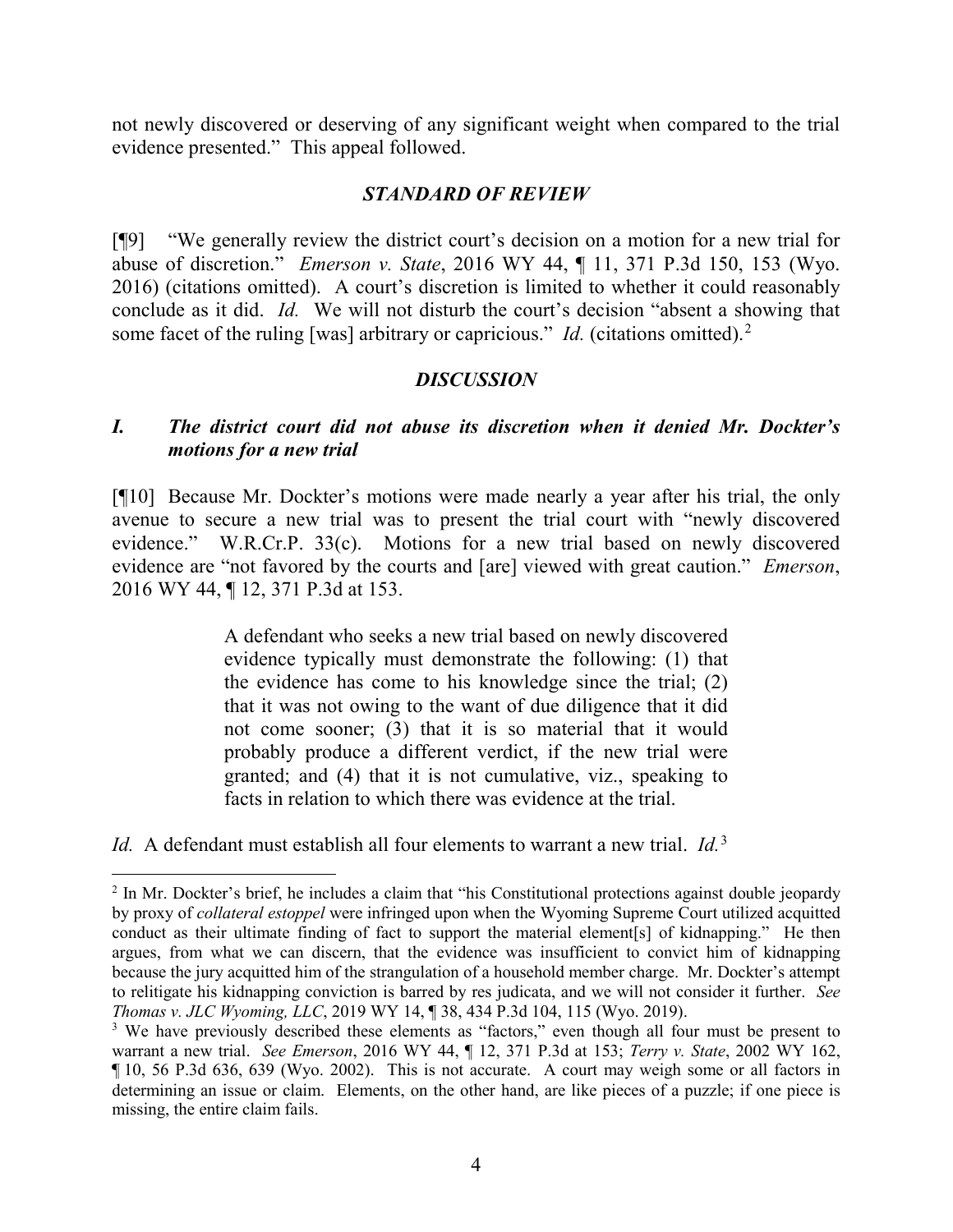# **A. Mr. Dockter did not have a right to counsel to pursue a motion for a new trial after his direct appeal ended**

[¶11] Before addressing Mr. Dockter's substantive arguments, we consider his claim that he was entitled to counsel while he pursued his motions. The Public Defender Act does not grant a defendant the right to appointed counsel to pursue a post-conviction motion. Wyo. Stat. Ann. § 7-6-104 (LexisNexis 2017). Rather, a court has the discretion to appoint counsel in such circumstances. *Patrick v. State*, 2005 WY 32, ¶ 17, 108 P.3d 838, 844 (Wyo. 2005).

[¶12] Mr. Dockter quotes *Story v. State*, 788 P.2d 617, 627 (Wyo. 1990), to support his argument that he was entitled to counsel: "Without doubt, the hearing on a motion for new trial is a critical stage of the proceedings. It is the only opportunity to present to the trial court certain matters that may warrant a new trial, and to make a record on those matters for appellate review." This quote, however, does not support Mr. Dockter's argument. First, it is from the dissent in *Story*. *Id.* (Urbigkit & Macy, JJ., dissenting). Second, it is quoting a Texas case. *Id.* (quoting *Owens v. State*, 763 S.W.2d 489, 492 (Tex. App. 1988)). While precedent from other jurisdictions is persuasive to this Court in some circumstances, it is not controlling. And, finally, the quote addresses when a court must hold an evidentiary hearing to determine a motion for a new trial, not the right to counsel in such circumstances. *Id.* Mr. Dockter was not entitled to appointed counsel to pursue his motions for a new trial.

### **B. Mr. Dockter's proposed evidence that he lived with the victim was not "newly discovered"**

[¶13] Mr. Dockter attached various documents to his motions which he asserted established that he lived with Ms. Yearsley at the time of his crimes. These documents primarily consisted of his unemployment paperwork filed in July 2015 with the Wyoming Department of Workforce Services that listed Ms. Yearsley's address as his home address. [4](#page-5-0) He also attached an affidavit from an attorney who represented him in Colorado in August 2015 that stated Mr. Dockter's bond paperwork in Colorado showed he lived with Ms. Yearsley and that she appeared in court with Mr. Dockter in Colorado.

[¶14] Presumably, Mr. Dockter relied on this "newly discovered evidence" to refute the charge that he unlawfully entered Ms. Yearsley's home. *See* Wyo. Stat. Ann. § 6-3-307 (LexisNexis 2017). However, in his brief, Mr. Dockter admits that this evidence is not "newly discovered." Indeed, all of this evidence was available to him, or his attorney, at the time of his trial in April 2016. Because this evidence is not newly discovered, it was

<span id="page-5-0"></span><sup>&</sup>lt;sup>4</sup> It is unclear from the paperwork if it was filled out by Mr. Dockter, someone at the unemployment office based on information from Mr. Dockter, or by some other means.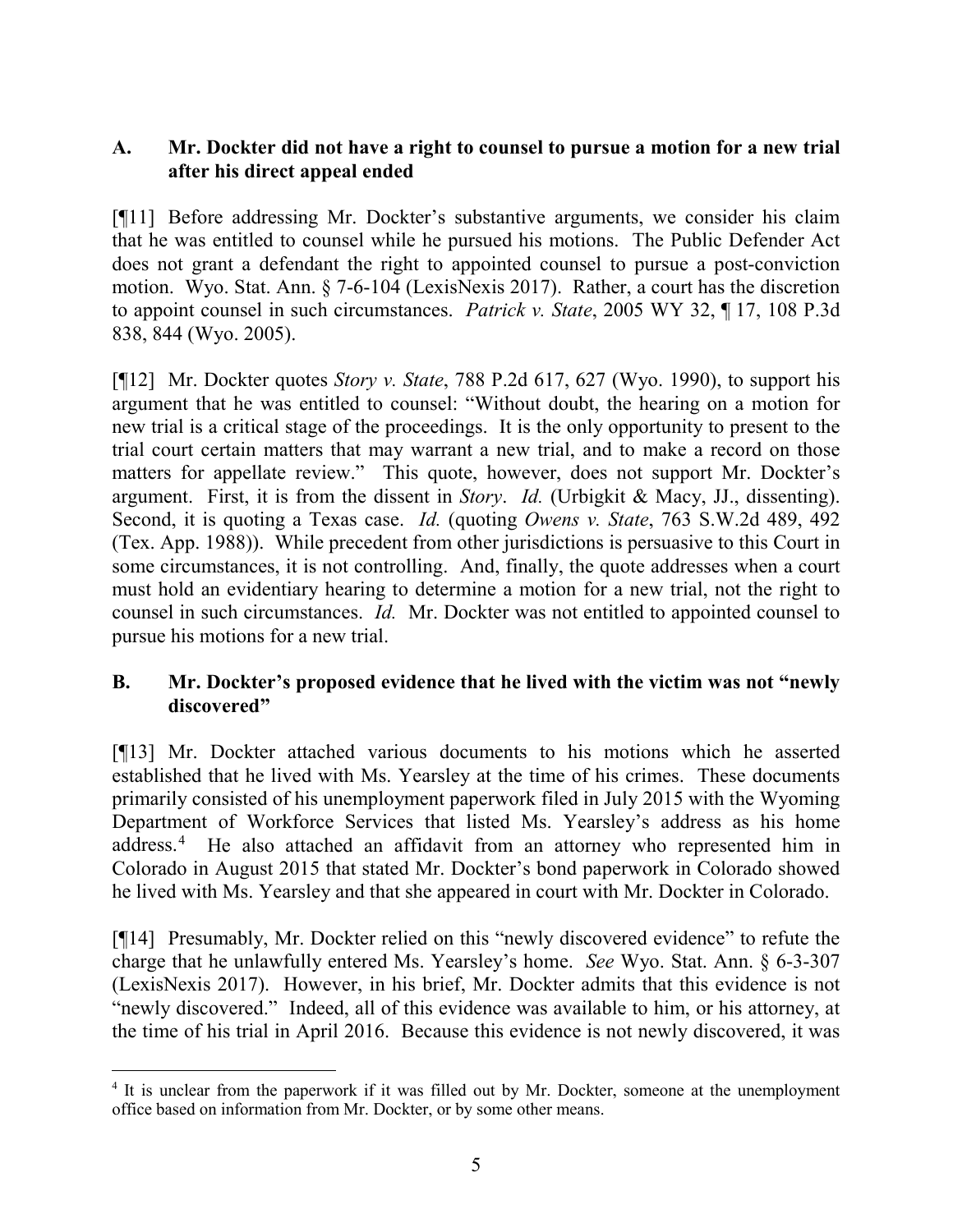not a basis for a new trial under Rule 33(c), and the district court did not abuse its discretion when it denied his motions on this basis.

# **C. A defendant cannot raise an ineffective assistance of counsel claim in a motion for a new trial based on "newly discovered evidence"**

[¶15] Mr. Dockter presents a myriad of arguments regarding his trial counsel's alleged constitutional ineffectiveness by not "conduct[ing] an adequate review into the facts of the case [police reports] and impeach[ing] the witnesses with those facts when glaring and crucial discrepancies existed in testimony," and his appellate counsel, presumably, for not raising trial counsel's ineffectiveness on appeal. However, the alleged ineffective assistance of trial counsel does not qualify as "newly discovered evidence" under Rule 33(c). In addition, Rule 33(c) is not the proper avenue to litigate appellate counsel's alleged ineffectiveness.

# **D. Mr. Dockter's proposed evidence that the State failed to disclose it was prosecuting one of its witnesses did not warrant a new trial**

[¶16] In his motions, Mr. Dockter asserted that the State suppressed the fact that it was prosecuting Kyle Christensen while Mr. Christensen was a witness for the State in Mr. Dockter's trial. While our standard of review in this case is whether the district court abused its discretion, "we [] review *de novo* the district court's decision to deny [the appellant's] motion for a new trial on the grounds that the State improperly suppressed exculpatory evidence." *Davis v. State*, 2017 WY 147, ¶ 18, 406 P.3d 1233, 1237 (Wyo. 2017) (citation omitted) (alteration in original). To warrant a new trial, the State must have suppressed evidence that was material to the defendant, and there must be a reasonable probability the result would have been different had the evidence been disclosed. *See United States v. Bagley*, 473 U.S. 667, 676, 105 S.Ct. 3375, 3380, 87 L.Ed.2d 481 (1985) (citing *Brady v. Maryland*, 373 U.S. 83, 87, 83 S.Ct. 1194, 1196, 10 L.Ed.2d 215 (1963)).

[¶17] At trial, Mr. Christensen testified that he did not see any cars outside Ms. Yearsley's home at the time of the crimes. Mr. Dockter argued that the police reports indicate Mr. Christensen said he saw a "black Cadillac in front of the residence." As it pertains to his motions, Mr. Dockter claims the State failed to disclose that it was prosecuting Mr. Christensen at the time and that he could have used this to impeach Mr. Christensen regarding whether there was a car in front of Ms. Yearsley's home. This, apparently, went to the unlawful entry count because it could have refuted the State's argument that Mr. Dockter's car was in the alleyway behind Ms. Yearsley's home and that a person who has authority to be in a home "doesn't sneak around [the back]." The "newly discovered evidence" consisted of a scheduling order that was issued in both Mr. Dockter's and Mr. Christensen's cases on December 21, 2015, approximately four months before Mr. Dockter's trial, that showed Mr. Christensen had a pending criminal case.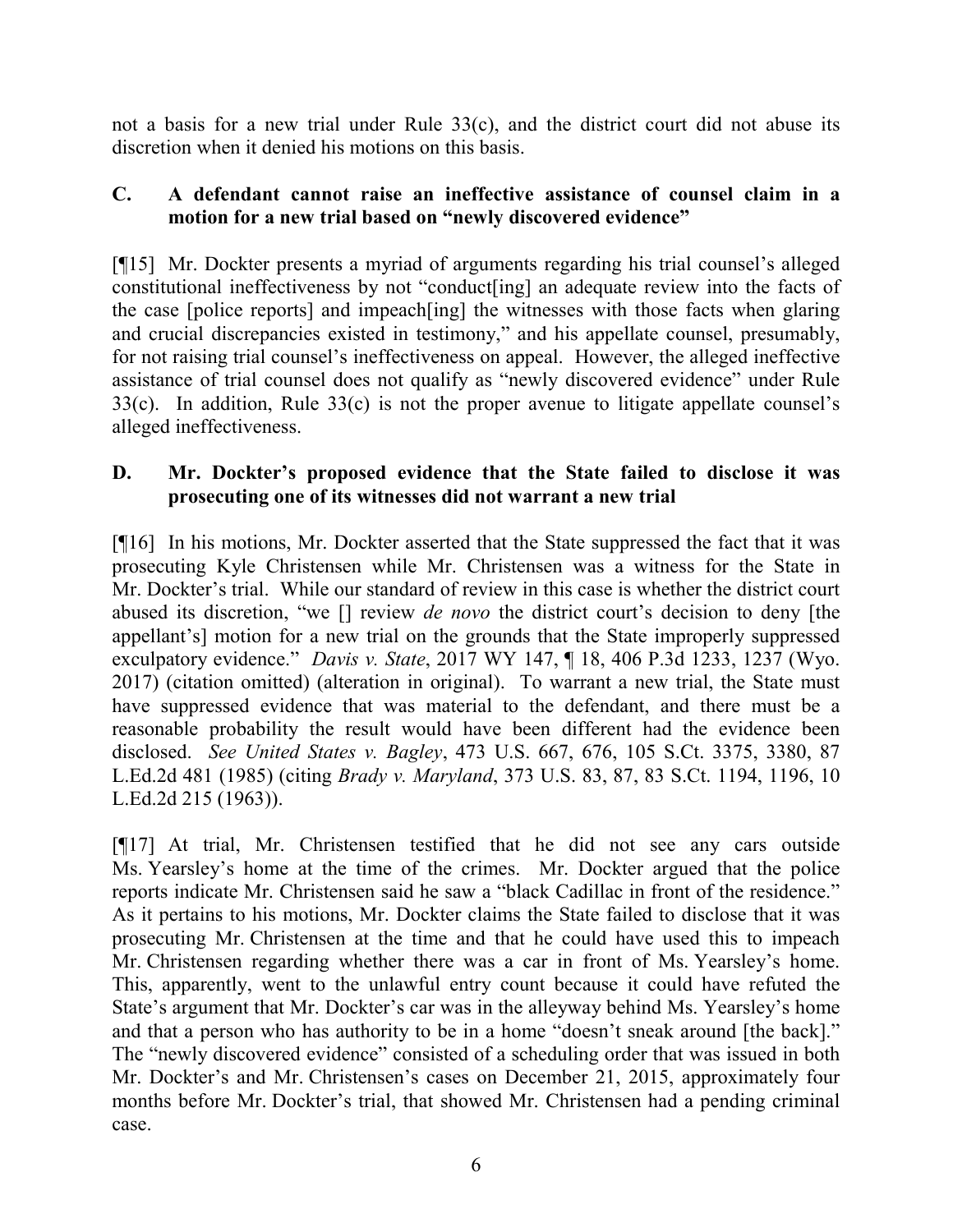[¶18] Before a *Brady* violation occurs, the government, through the prosecutor or its agents, must have "suppressed" the information by not disclosing it to the defendant. *See Kyles v. Whitley*, 514 U.S 419, 437-38, 115 S.Ct. 1555, 1567-68, 131 L.Ed.2d 490 (1995). In addition, if a defendant's attorney knew, or should have known through due diligence, about potential evidence it is generally not newly discovered. *See Beintema v. State*, 969 P.2d 1124, 1127 (Wyo. 1998) ("Huskinson's plea agreement with the prosecution was not newly discovered evidence because the trial attorney knew about the plea agreement prior to Beintema's trial."). It is questionable whether this information was "suppressed" when the "evidence" Mr. Dockter relies on is a scheduling order, entered in Mr. Dockter's case, that showed the State had pending charges against Mr. Christensen. We find it unnecessary to decide this question because, even if Mr. Dockter's attorney had known of Mr. Christensen's pending criminal charges, we cannot conclude that there is a reasonable probability the result would have been different. *See Bagley*, 473 U.S. at 676, 105 S.Ct. at 3380.

[¶19] The district court concluded that "[t]he alleged inconsistency in Mr. Christensen's testimony was something that was explored or at least argued and could have been explored further had counsel found it valuable. The jury heard and evidently believed overwhelming evidence from the victim as it regarded the same issues Mr. Christensen testified about." Ms. Yearsley testified that it was her house and she "kicked [Mr. Dockter] out" in May 2015. Even if Mr. Dockter had been able to discredit Mr. Christensen's account of whether Mr. Dockter's car was out front, we cannot conclude that there is a reasonable probability the result would have been different.

# **E. Mr. Dockter's contention that the State knowingly allowed two witnesses to commit perjury did not qualify as "newly discovered evidence"**

[¶20] Mr. Dockter argued that the prosecution knowingly permitted Mr. Christensen and Ms. Yearsley to commit perjury. He contended that Mr. Christensen and Ms. Yearsley lied about the location of Mr. Dockter's car. Ms. Yearsley told police that Mr. Dockter's car was parked in front, but testified at trial that it was parked in the back. He also argues that Ms. Yearsley lied about being pregnant.

[¶21] A prosecutor cannot "knowingly use[] perjured testimony to obtain a conviction." *Lacey v. State*, 803 P.2d 1364, 1368-69 (Wyo. 1990) (citing *Mooney v. Holohan*, 294 U.S. 103, 55 S.Ct. 340, 79 L.Ed. 791 (1935) (citation omitted)). As to the location of his car, the only "newly discovered evidence" that Mr. Dockter presented in support of his motion was the inconsistency between what the witnesses told police and what they testified to at trial. This is not "newly discovered" because the police reports Mr. Dockter relies on were available to him at trial. Moreover, merely pointing out inconsistencies in a witness's testimony is not sufficient to prove that the State knowingly allowed them to commit perjury. Rather, cross-examination is generally the proper method to bring those inconsistencies to the jury's attention.